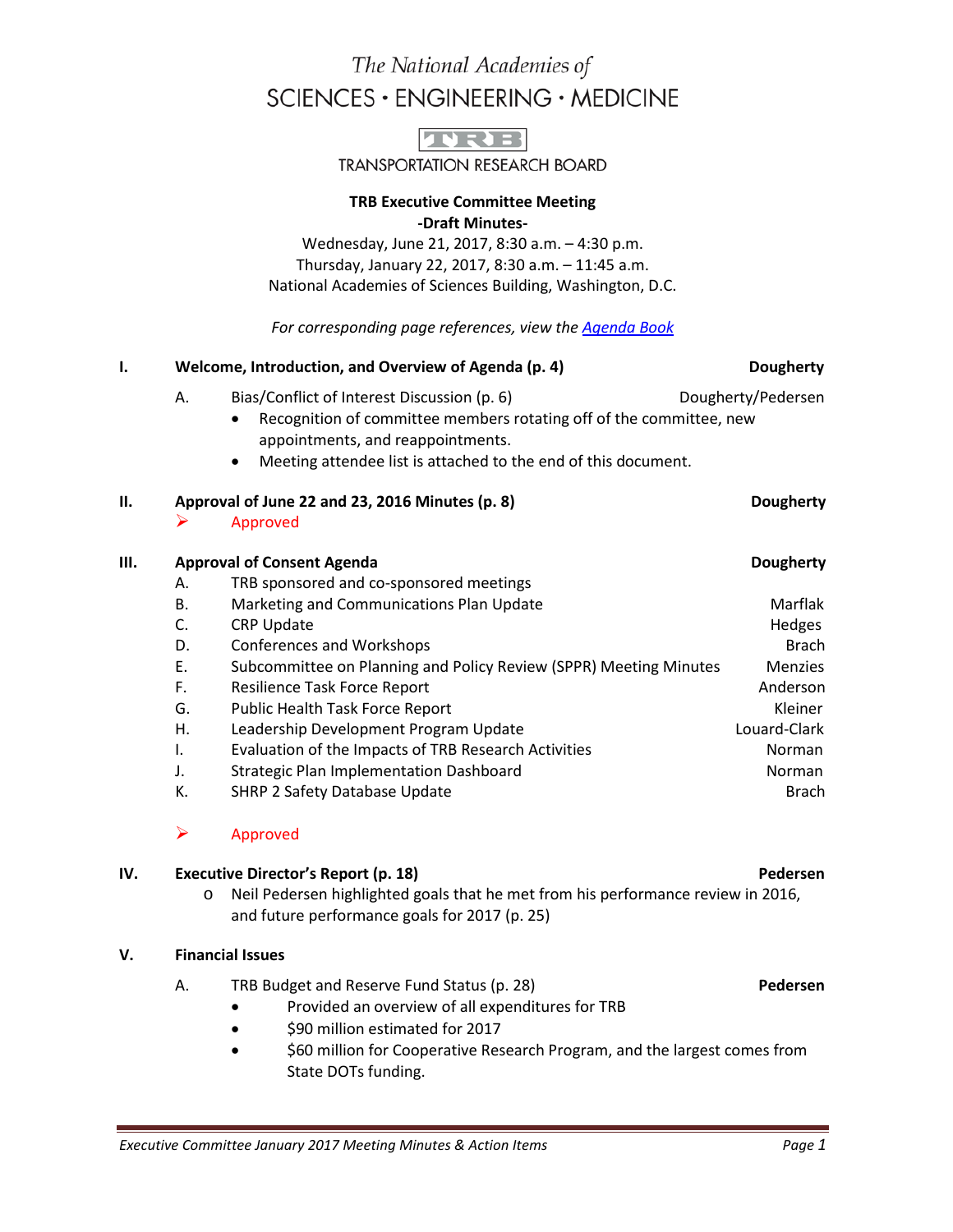- Target: By FY 2021 drawdown reserve fund to 75 percent, and now for FY 2022, the estimated reserve fund will be 68 percent. TRB is working on closing the gap through the Global Affiliate Program.
- Traditional sources of revenue for TRB may change in the upcoming fiscal years, but there are a lot of unknowns in terms of financing from traditional sponsors.
- B. New Revenues Taskforce (p. 31) **Bennett**
	- The New Revenues Taskforce is identifying opportunities for enhancing existing revenue streams and prospective new sources of revenue. The task force provides guidance to the TRB leadership on the potential, viability, and priority for pursuing these revenue streams. It also provides advice on the implementation and sustainability of those revenue streams that are pursued.
	- TRB projected a one percent decrease in attendees at the 2017 Annual Meeting. The final numbers were a six percent increase in attendance at the meeting.
	- TRB Global Affiliates Package proposal is nearly complete, and will be marketed upon its release.
	- Careers in Motion Job Fair, Job Board, along with sponsorship of the TRB E-Newsletter and sponsorship of TRB Annual Meeting receptions will bring in additional revenue.
	- Discussion about raising prices and broadening the base: It included a summary of various packages in lower and higher prices geared toward various prospective sponsors (like MPOs or air quality boards).

### **VI. TRB Global Affiliates Program: (p. 35-36)** Norman **Norman**

- This program provides organizations with several options for joining TRB at lower and higher price points.
- Current affiliates will be added to the new packages as their previous packages expire. This transition is expected to take approximately one year.

### **VII. Careers in Motion Networking Fair (p. 37) Davenport**

- Career Fair will take place on Sunday, January 7, 2018 from 10:00 AM 2:00 PM. The TRB Annual Meeting Welcome Session will follow this event. Registration for non-Annual Meeting attendees is \$50.00. Annual Meeting attendees will have access to the career fair as part of their registration fee.
- The fair is seeking 80 prospective employers or more to purchase tables representing their organizations.
- Contact Patrice Davenport a[t PDavenport@nas.edu](mailto:PDavenport@nas.edu) if employers are interested in being represented at the Career Fair.

### **VIII.** International Activities Subcommittee (p. 38) Brooks

- Developed a mission, vision, and goals with a short term and long term goals for growing international activities.
- For the Executive Committee's Consideration: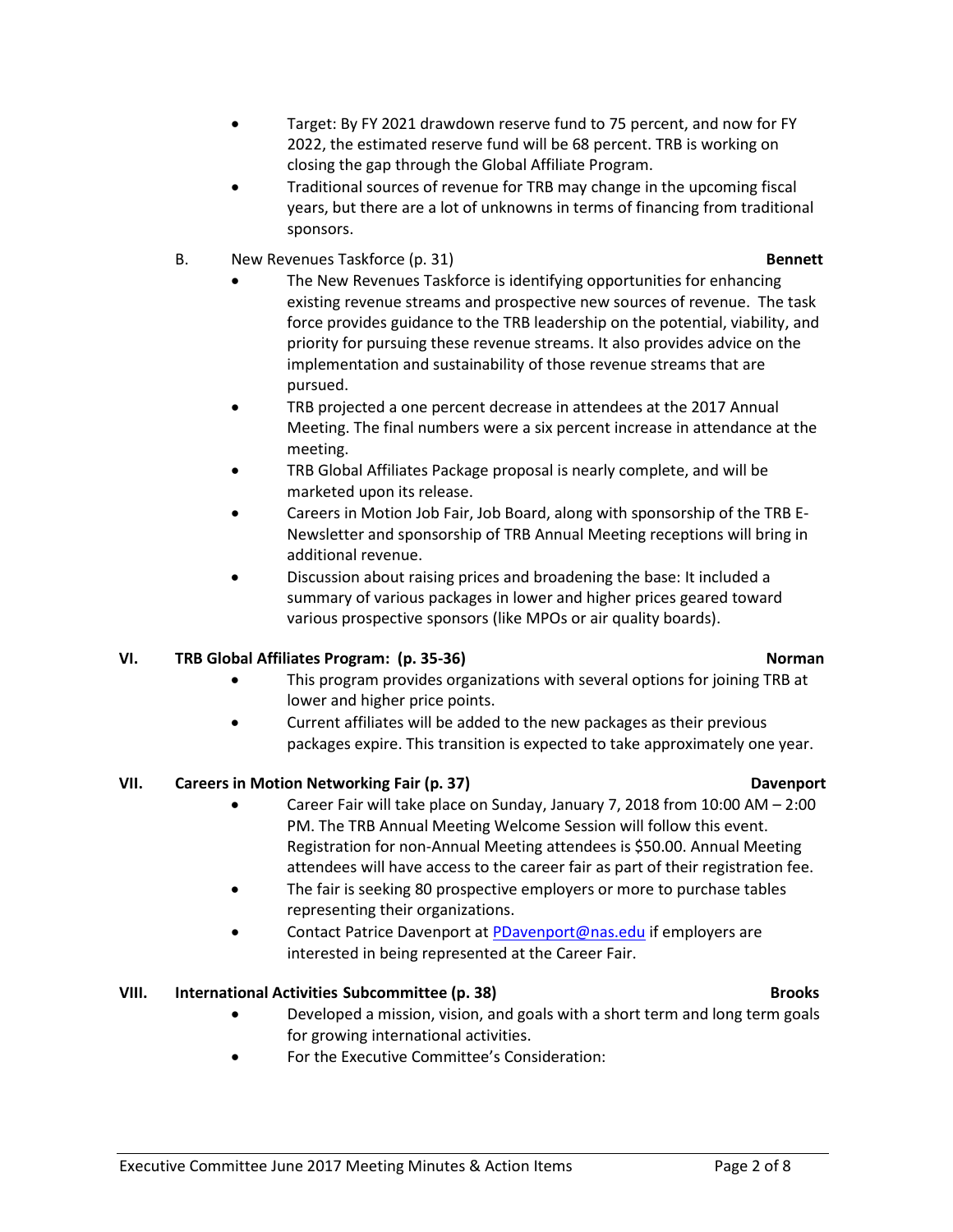- o The mission of the Subcommittee on International Activities of the TRB Executive Committee is to provide guidance and support on building, strengthening, and leveraging strategic international partnerships to advance the mission of NASEM and TRB.
- o The vision of the of the Subcommittee on International Activities of the TRB Executive Committee is a safe, secure, and sustainable world where knowledge is seamlessly shared, research is cooperatively conducted, and education creates transformative human and institutional capital.
- $\triangleright$  Approved with the following modifications: Adding transportation to the vision and mission. Conceptual approval of the mission, with modifications to the vision to make it more specific. The vision will be presented at the Subcommittee on Planning and Policy Review (SPPR).
- Brooks provided goals that would be finalized between July-September 2017. The goals would be discussed at the SPPR in October 2017. In November – December, draft a 5 year strategic plan for presentation in the January 2018 TRB Annual Meeting.

### **IX. Diversity and Inclusion Task Force (p. 42) Ford Ford**

- The mission of the Diversity and Inclusion Task Force is to facilitate making diverse and inclusive involvement a core value for TRB staff, volunteers, contract awardees, projects and the transportation communities TRB serves. A diverse and inclusive culture will enhance the mission of TRB because it will increase innovation and creativity.
- The task force aims to complete a Diversity and Inclusion Strategic Plan by January 2018 and will present a draft report in the fall with a 45 day period for comment.

### **X. Break**

### **XI. Critical Issues in Transportation (p.46 and 62) Pedersen/Dougherty**

- Critical Issues in Transportation is a document produced every 2-5 years by TRB in advance of an update to its Strategic Plan.
- What does it mean to be a "critical" issue must be future-focused, multimodal, global, and involves public and private sectors.
- Potential issues could be:
	- 1. Making the System Safe and Secure
	- 2. Achieving a State of Good Repair
	- 3. Automation/Technology/Innovation
	- 4. Efficient Freight/Goods Movement
	- 5. Resilience/Climate Change/ Clean Energy
	- 6. Economic Development/ Growth
	- 7. Reliability/Congestion Relief
	- 8. Equity Issues
	- 9. Governance Issues
	- 10. Financing/Revenues/Expenditures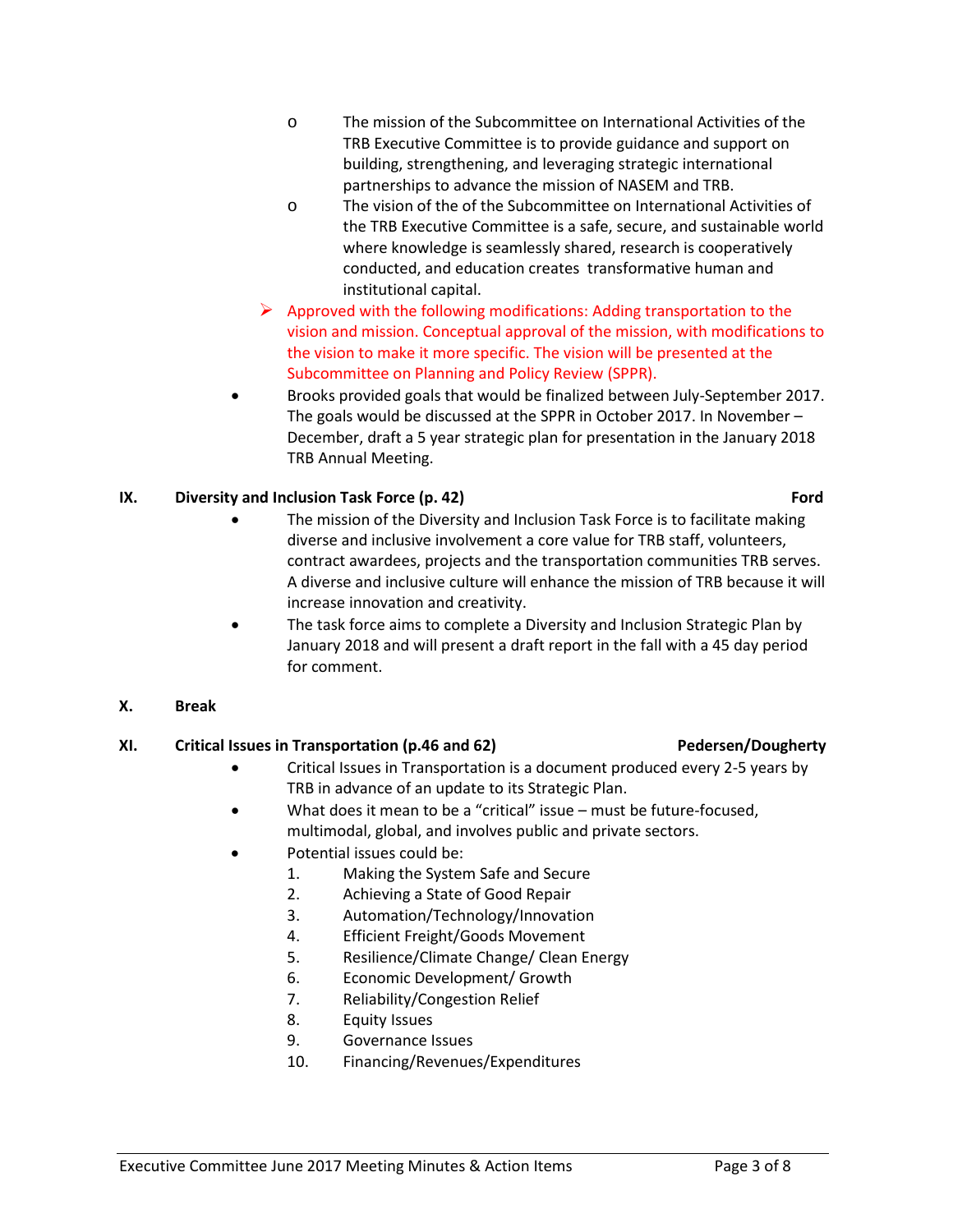Executive Committee June 2017 Meeting Minutes & Action Items Page 4 of 8

• There's interest in making the Critical Issues more "future focused" toward the next 10-20 years.

Ideas from the Executive Committee included:

- Developing a document geared toward a broader, lay audience, similar to the National Transportation Safety Board's Most Wanted List.
- Others suggested the target audience be students. Outcome should be energizing their intellectual curiosity to contribute to the research discussion.
- The proposed list had both "means" and "ends," which created confusion.
- Should the critical issues be ranked in terms of importance (like a top-ten list)?
- Who is our audience? What outcomes are we trying to achieve with this document?
- What is the value-proposition?
- How do we incorporate governance models that are working that include regional and global examples?
- Some of these critical issues are traditional, but how do we think of the critical issues collectively to solve issues across disciplines?
- Should this document be used to guide thought-leadership on how to address interdisciplinary issues
- The final deliverable needs to be electronic in order to link to the things that we've done as an entire institution.
- The Executive Committee members agreed that consensus was not reached on developing the topics for the critical issues list, and more discussion is needed at the Fall SPPR meeting.
- **XII. Lunch**

### **XIII. Transformational Technology Taskforce (p. 69)** Turnbull

- Dr. Turnbull discussed the accomplishments of the task force to date, including upcoming meetings:
	- NASEM/TRB Roundtable Forum: Preparing for Automated Vehicles and Shared Mobility Services: Scoping meeting is coming up in July 2017
	- Automated Vehicle Symposium, cosponsored with the AUVSI on July 11-13, 2017
	- Planned event in 2018: the EU-US Symposium on Cybersecurity.
- A TRB subcommittee on cyber security was developed and outreach is being undertaken to collaborate with other TRB committees, experts across the academies, and executive managers.

### **XIV. Policy Session on Smart Cities (p. 75)**

*<http://www.trb.org/Main/TRBExecutiveCommitteeMinutes.aspx>*

A. [Jennifer Weeks,](http://onlinepubs.trb.org/onlinepubs/excomm/17-06-Weeks.pdf) Senior Program Officer, Technical Activities Division, Transportation Research Board, provided a briefing on TRB's activities in relation to Smart Cities.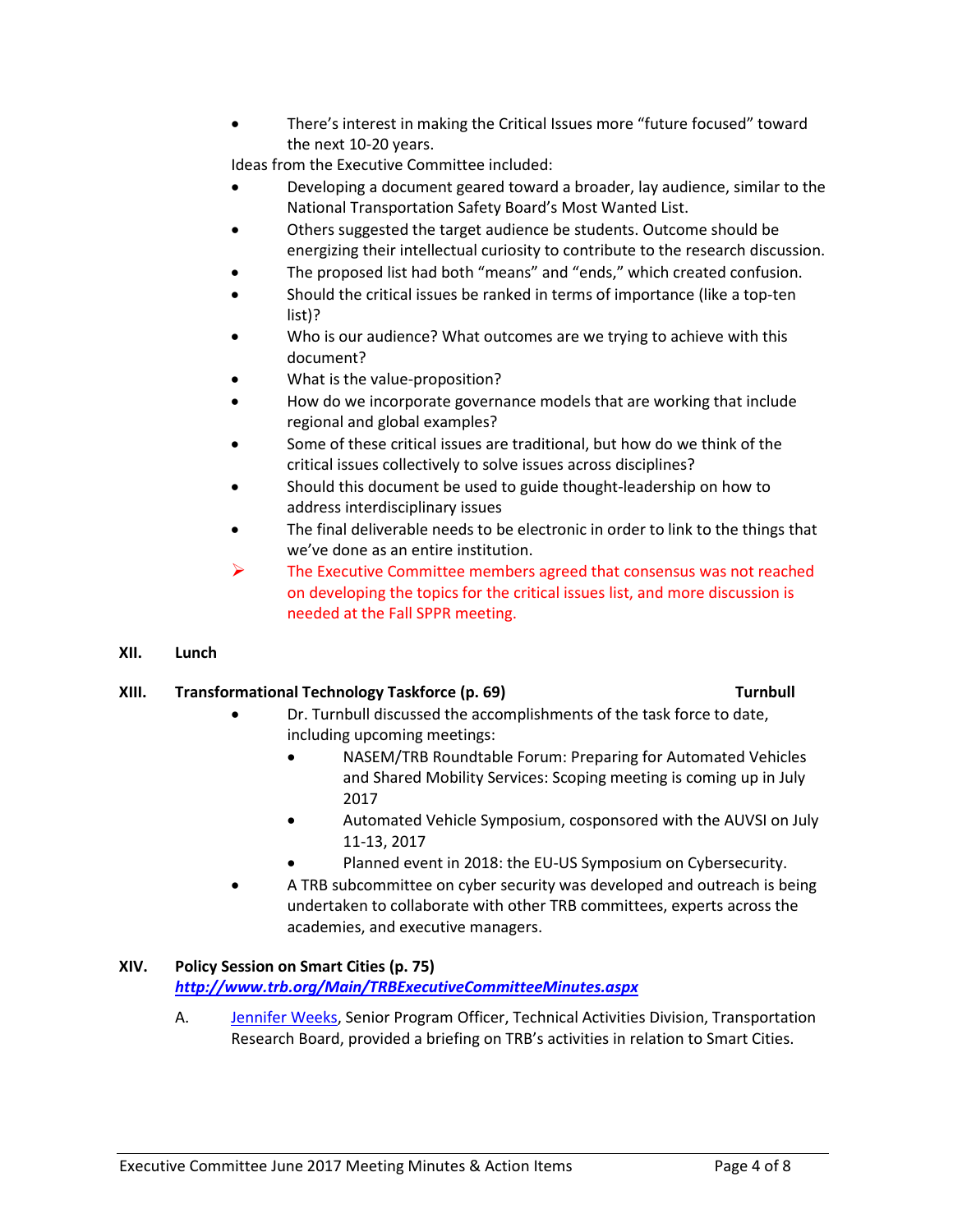- Four specialty conferences have taken place in 2016-2017
- [TRB's Cooperative Research Program:](http://apps.trb.org/cmsfeed/TRBNetProjectDisplay.asp?ProjectID=4363) Framework for CV Pilot and Smart Cities Data Analytics for Policy Guidance (NCHRP Project 20-113)
- [TRB E-Circular 219:](http://www.trb.org/Main/Blurbs/175826.aspx) The U.S. Department of Transportation's Smart City Challenge and the Federal Transit Administration's Mobility on Demand Sandbox: Advancing Multimodal Mobility and Best Practices Workshop
- NCHRP [Report 750 Foresight Series:](http://www.trb.org/NCHRP750/ForesightReport750Series.aspx) Strategic Issues Facing Transportation in Volumes 1-6
- B. [Gordon Feller,](http://onlinepubs.trb.org/onlinepubs/excomm/17-06-Feller.pdf) Founder, Meeting of the Minds; and Cisco Systems Consultant provided an overview of the components that make a smart city, as well as transportation factors within those components.
- C. [Randall J. Bowman,](http://onlinepubs.trb.org/onlinepubs/excomm/17-06-Bowman.pdf) Assistant Director of Public Service/Smart Columbus Deputy Program Manager, Department of Public Service, City of Columbus provided an examination of the Columbus experience. He explored what those leading the implementation have learned during the initial stages of deployment and the challenges that Columbus is addressing.
- D. [Adrian Pearmine,](http://onlinepubs.trb.org/onlinepubs/excomm/17-06-Pearmine.pdf) National Director for Smart Cities and Connected Vehicles, DKS Associates explored the lessons learned associated with the roll-out of intelligent systems in communities inside and outside of the United States, and the partnerships among governments, universities, industries, communities and others that are integral to a smart city success.

### **XV. Breakout sessions and break for the evening**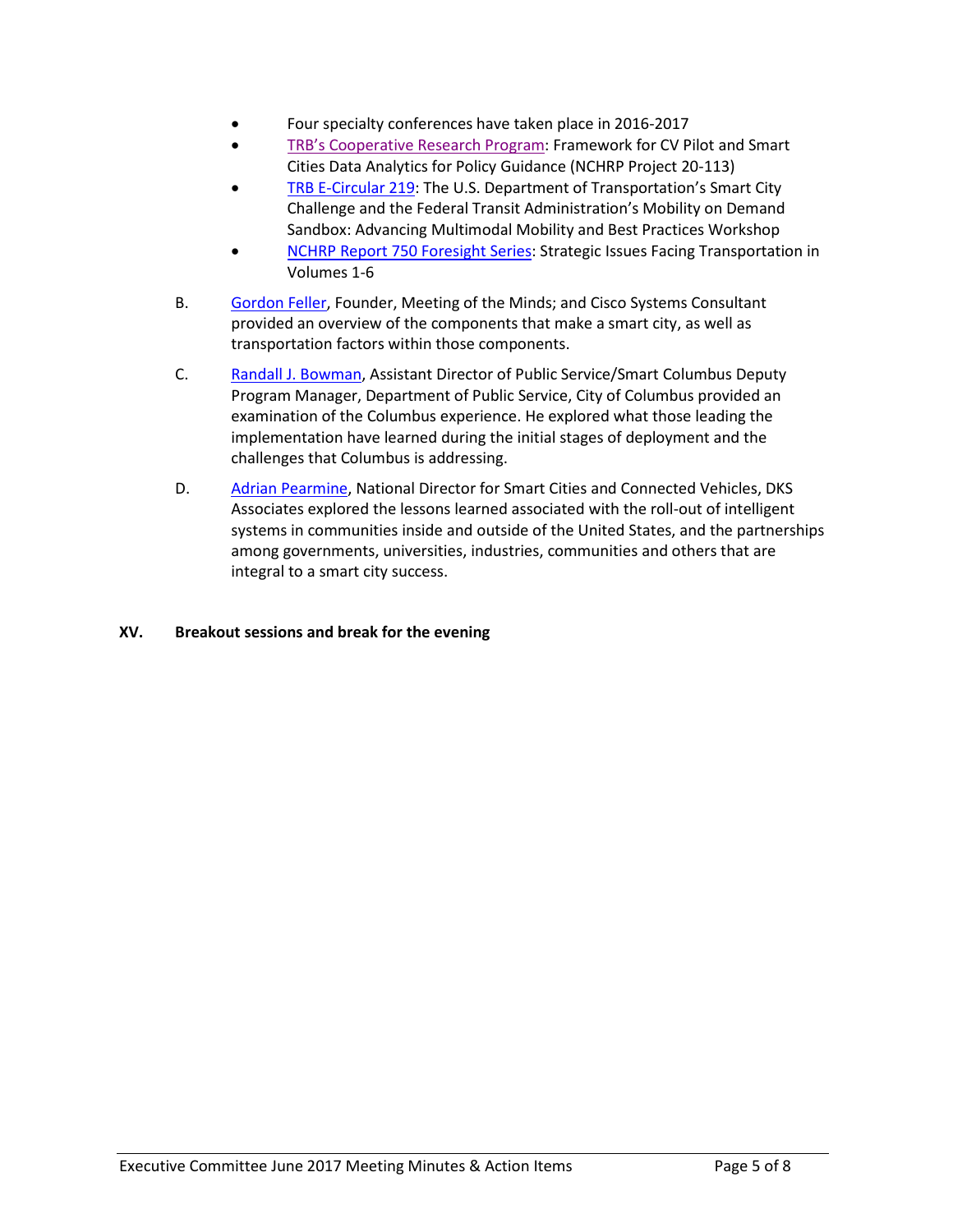### **XVI.** Summary of Policy Sessions **Accord 2018 12:30 Service 2018** Houston/ Dougherty

### *<http://www.trb.org/Main/TRBExecutiveCommitteeMinutes.aspx>*

- A. The rapporteurs summarized the discussions they had in their breakout groups about each presentation, and then discussed TRB's value proposition in relation to guiding the development of Smart Cities.
- B. The Executive Committee Members discussed ways that TRB, given its interdisciplinary and multi-modal focus, may be able to contribute to the development of Smart Cities:
	- As a convening authority, TRB could curate knowledge and best practices or host forums about these issues. The committee discussed the need of regional connectivity to link urban and rural environments.
	- There are questions about ways to manage the data collected from Smart Cities to create a more efficient community.
	- Smart cities involve multiple projects and multiple target outcomes, like enhancing safety, equity, mobility, health, economic opportunities, and decarbonization. Projects are interconnected and interdependent. Smart city activities are an opportunity for TRB to collaborate with the NASEM and other units.
	- More research is needed to better understand behavior of communities and reactions to smart cities, particularly from an equity perspective.
	- TRB may be in a position to track smart city experiments, communicate lessons learned, disseminate successful applications, and develop a roadmap to becoming a smart city.
	- Explore scalability of the smart city concept: Cities that were not selected were engaged about digitization and achieved a smaller, doable project. In addition, there are opportunities to explore private sector partnerships. The committee members discussed how private funding has been generated to fuel the smart city concept.
	- Executive committee members considered ways to highlight the smart cities concept within future Annual Meeting sessions.

### **XVII. Future Policy Session (p. 78) Houston Houston**

 $\triangleright$  Approved: The Executive Committee selected public transportation as the topic for the January 2018 policy session.

### **XVIII. TRB Centennial (p. 84)** Turnbull/Larson

- A. TRB has organized a Centennial Task Force to start planning for TRB's 100th anniversary in 2020.
- B. In January 2018, the task force will deliver a centennial celebration plan.
- C. In January 2020, TRB will celebrate its history in 2020 and future in 2021. Four subcommittees: goals (completed); products; book; marketing and communications plan.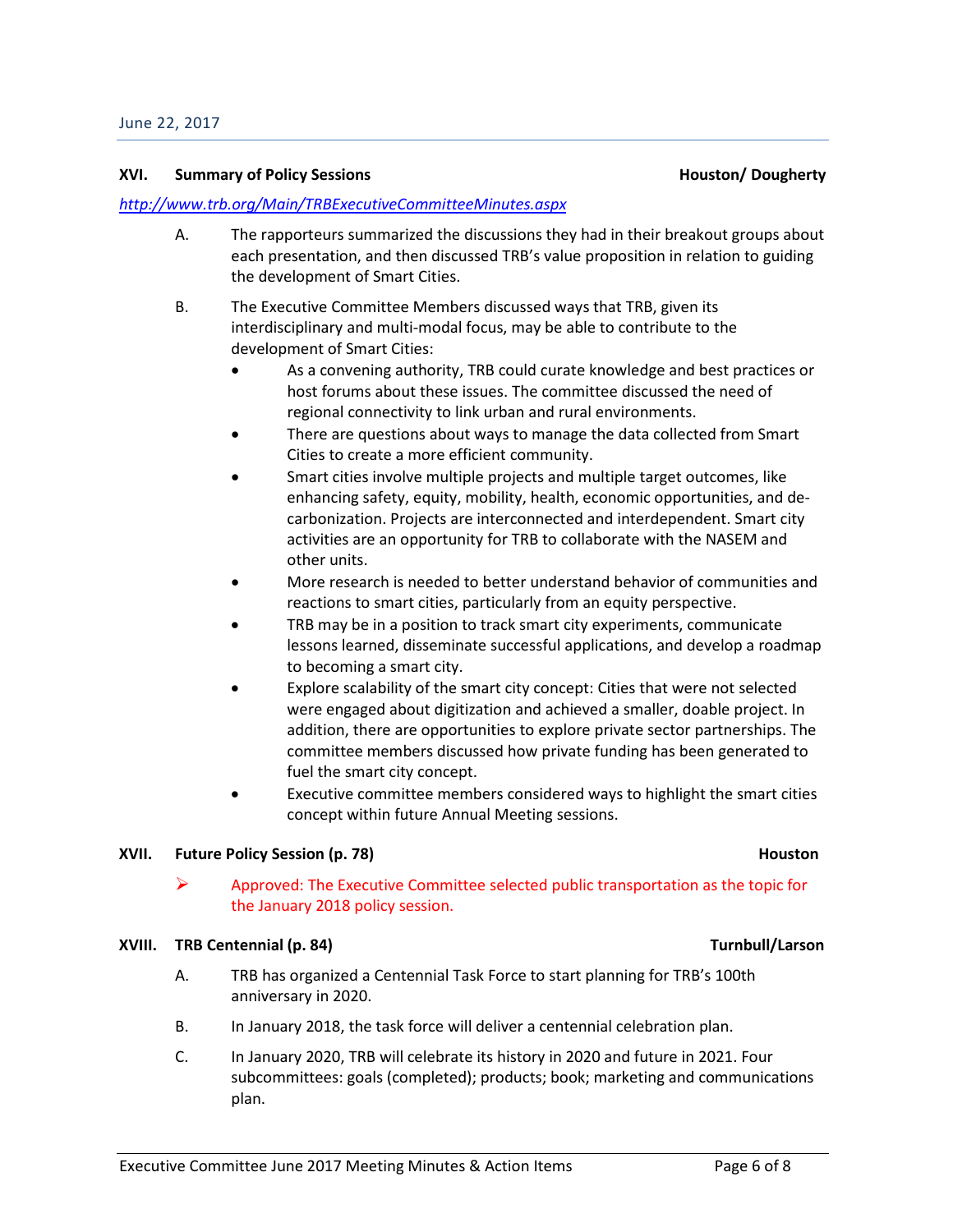- $\triangleright$  Approved: The Executive Committee concurred with the goals and objectives of the centennial that were recommended by the task force.
- D. Products include a book (to be contracted with a professional author), website, social media, videos, TR News Series, booklets, brochures, roaming exhibit, Annual Meeting exhibit, Gala, keepsake, and logo.
	- Estimated cost is \$100,000 plus 1,000+ in staff time.
	- Book geared towards sponsors

### **XIX. Break**

### **XX.** Subcommittee on NRC Oversight (SNO) Update (p. 89) **Hanson**

- A. The role of the SNO is to ensure that all TRB reports meet NRC standards for objectivity and quality; and to track and promote overall participation of minorities, women, and other underrepresented groups in all TRB committees and panels. Age, gender, geography, race, and ethnicity are dimensions that the NASEM tracks.
	- Younger volunteers are generally more diverse than senior volunteers.
	- Younger volunteers are more reluctant to answer the question about race and ethnicity. Only half responded versus 75 percent of older volunteers.
	- Panel and committee involvement of women and minorities have flat-lined, so the Diversity and Inclusion Task Force will be considering a variety of strategies to increase involvement.

### **XXI. Technical Activities Update: Brach**

- A. Dialogue with federal sponsors: Presenters representing ten federal sponsors provided an update on their research portfolios, goals, and challenges. Some themes among the presenters emerged, including:
	- Safety
	- Technology and automation across all sectors
	- People and organization (specifically workforce)
	- Process and management: cooperation across modes and entities, private entities, and the need for multi-criteria decision-making.
	- Issues with cybersecurity and drones: Many sponsors are encouraged about TRB's support and coordination.
- B. Transportation Research Record
	- Tracking impacts, beyond the impact factor, including downloads and citations.
	- TRB is making improvements to paper quality, including a clarification of guidelines for authors, reviewers, and review coordinators.
- B. SHRP 2 Safety Database Update
	- 234 research projects pending, underway, or finished using the data; 196 currently active
	- Spreading information about ways to use the database to other users through a webinar series.
	- •